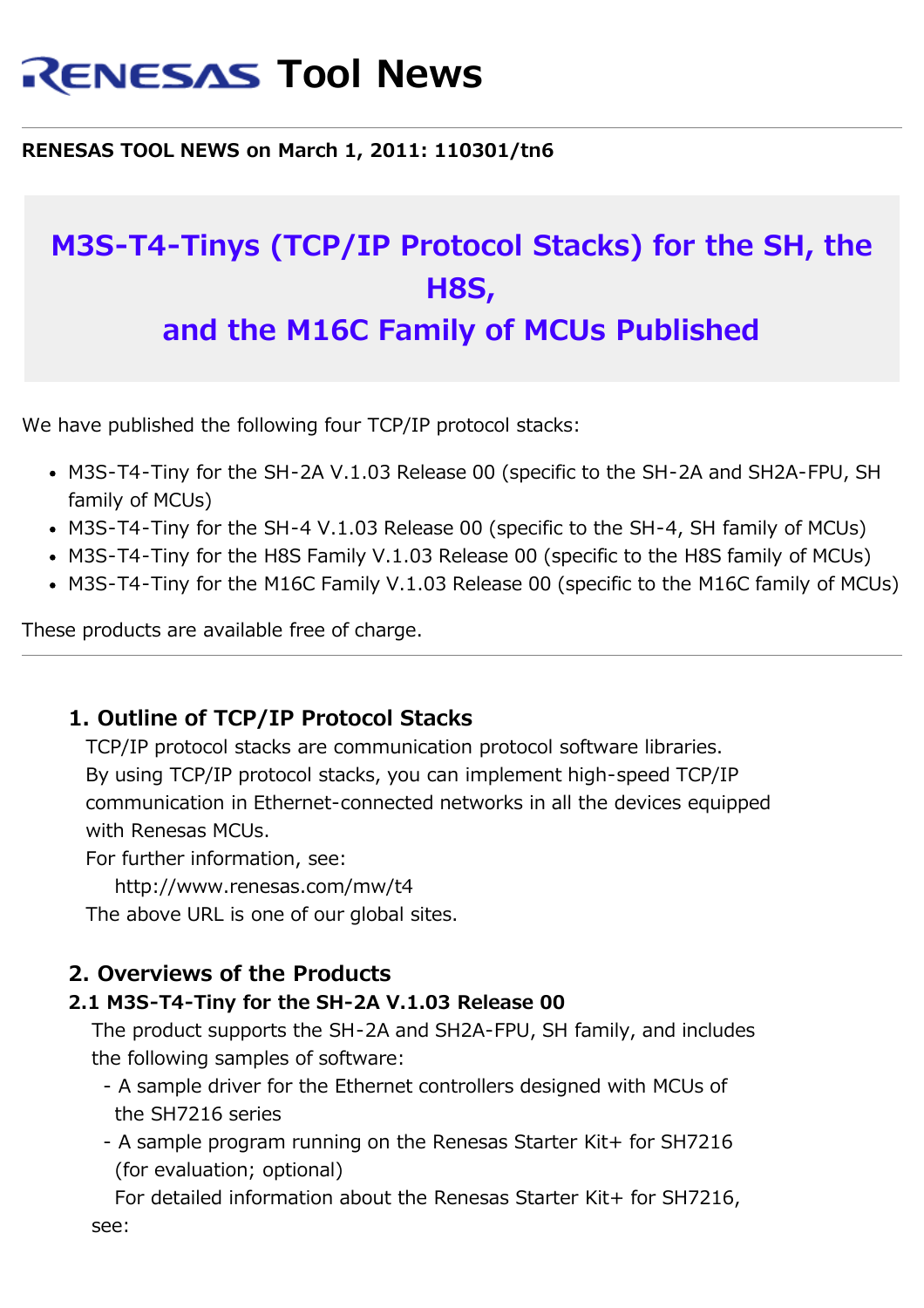The above URL is one of our global sites.

 To debug the above samples of software, you need to use the E10A-USB emulator (optional).

#### **2.2 M3S-T4-Tiny for the SH-4 V.1.03 Release 00**

 The product supports the SH-4, SH family (only in the little-endian system), and includes the following samples of software:

- A sample driver for the LAN91C111 Ethernet controller (fabricated by SMSC)
- A sample program running on the MS104-SH4 CPU board (fabricated by Alpha Project; optional)

 To debug the above sample program, you need to use the E10A-USB emulator (optional).

#### **2.3 M3S-T4-Tiny for the H8S Family V.1.03 Release 00**

 The product supports the MCUs of the H8S/2600 series, H8S family, and includes the following samples of software:

- A sample driver for the Ethernet controllers designed with MCUs of the H8S/2462 group, H8S/2400 series
- A sample program running on the HSB8S2462F4-SM CPU board (fabricated by Hokuto Electronics; optional)

 To debug the above sample program, you need to use the E10A-USB emulator (optional).

#### **2.4 M3S-T4-Tiny for the M16C Family V.1.03 Release 00**

 The product supports the MCUs of the M16C family, and includes the following samples of software:

- A sample driver for the RTL8019AS Ethernet controller (fabricated by Realtek)
- A sample program running on either the HSB16C62P-100S CPU board or the M16C100Ether CPU board (both fabricated by Hokuto Electronics; optional)

 To debug the above sample program, you need to use the E8a emulator (optional).

## **3. How to Obtain the Products You Want**

To obtain the product, follow these steps:

 (1) Click Application Notes and Sample Code at the upper left of the product page of M3S-T4-Tiny at:

http://www.renesas.com/mw/t4

The above URL is one of our global sites.

(2) Click the "sample program" which you want in the list displayed.